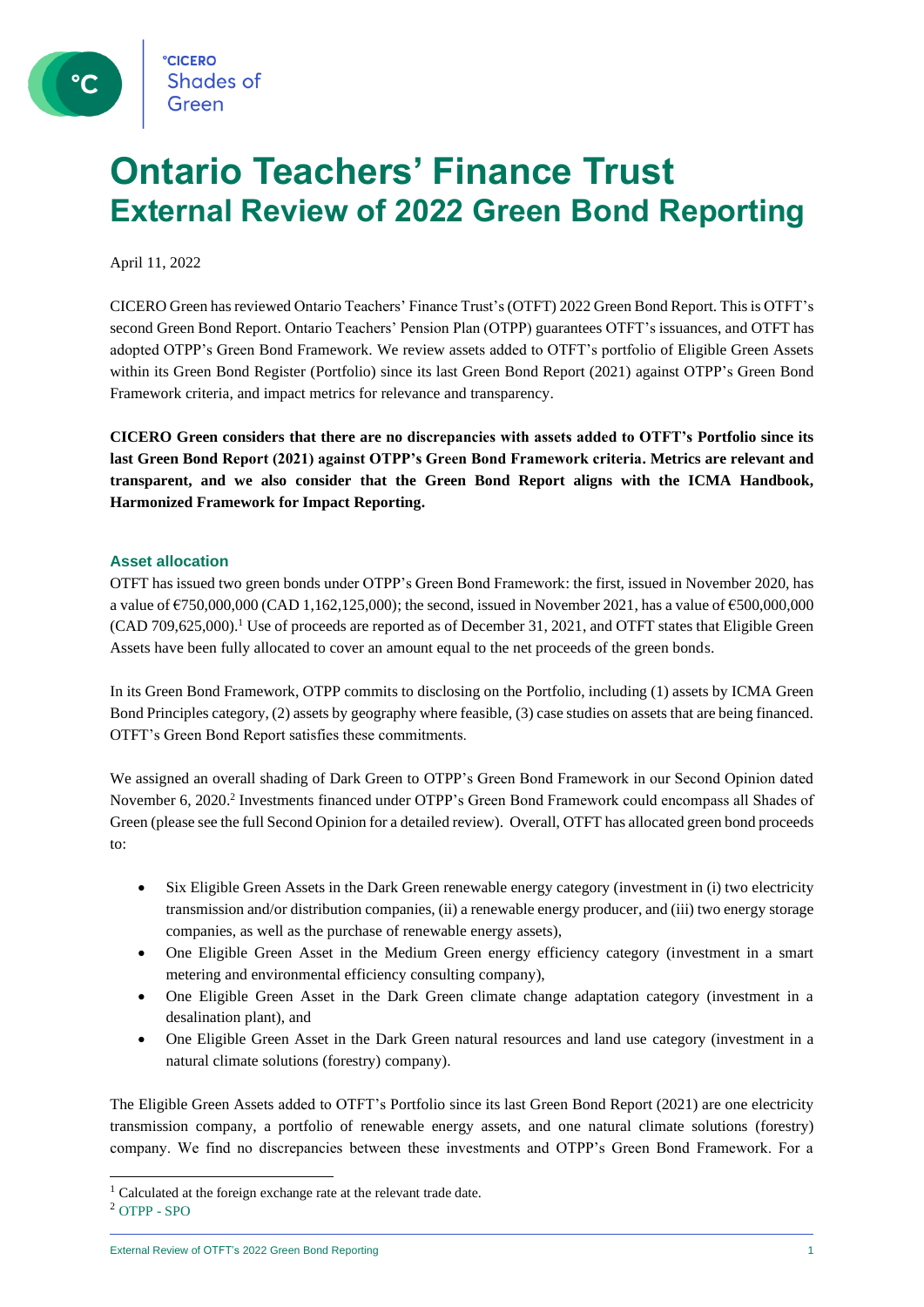detailed review of these Eligible Green Assets, see Table 1. For a detailed review of Eligible Green Assets included in the Portfolio at the time of the last Green Bond Report (2021), including in respect of one minor inconsistency, see our external review of that Green Bond Report.<sup>3</sup>

Under OTPP's Green Bond Framework, Eligible Green Assets were defined as investments in businesses that align with OTPP's Green Investment Principles and derive all, or substantially all, of their revenue from eligible activities. Only one investment was considered by OTFT to have less than 100% of revenues from Eligible Green Assets (where around 5% of revenues derive from activities that are not eligible under - but do not contravene – OTPP's Green Bond Framework).

OTFT has confirmed that the selection process for allocations of proceeds from the green bond was undertaken as described in OTPP's Green Bond Framework.

#### **Impact metrics**

OTFT's Green Bond Report reports impacts calculated for the year 2021 on an asset category level. The report shows impacts reflecting OTPP's ownership as of December 31, 2021. OTFT also pro-rates impact figures according to the proportion of investments derived from the green bond issuances, thereby giving the impacts attributable to green bond investors.

Impact reporting for all asset categories includes at least one relevant indicator. OTFT notes in its Green Bond Report that not all companies within an asset category report on all indicators included for that asset category. Each company, however, reports on at least one indicator.

Core indicators in the ICMA Handbook, Harmonized Framework for Impact Reporting (the Handbook) are included. 4 Investors should note that the Handbook does not cover forestry, so does not provide guidance on metrics, however in our opinion the metrics for forestry are nonetheless relevant. The inclusion of metrics commonly used for green bond reporting allows investors to better compare across issuances in the same sectors. Investors should, however, use caution when making these comparisons as methodologies, assumptions and baselines are typically not uniform.

OTFT includes certain relevant information on the methodologies and metrics applied, and provides transparency on its use of a combination of ex post and ex ante calculations. Investors should note, however, that each portfolio company undertakes its own calculations and uniformity of measurement or methodology cannot therefore be guaranteed.

OTFT has confirmed that no investments have been removed from the Portfolio.

#### **Principles for impact reporting**

CICERO Green reviews the impact report against the Handbook. To the extent the Handbook can be applied to equity investments, we find OTFT's Green Bond Report to follow its recommendations.

#### **Terms**

CICERO Shades of Green provides a review of OTFT's annual reporting based on documentation provided by OTFT and OTPP and information gathered during teleconferences and e-mail correspondence with OTFT and

<sup>3</sup> OTFT - [External Review 2021](https://cicerogreen.sharepoint.com/sites/all/Delte%20dokumenter/General/Impact%20Reporting/OTPP/2022%20Review/OTFT%20-%20External%20Review%202021)

<sup>4</sup> [ICMA Handbook, Harmonized Framework for Impact Reporting](https://cicerogreen.sharepoint.com/sites/all/Delte%20dokumenter/General/Impact%20Reporting/OTPP/2022%20Review/ICMA%20Handbook,%20Harmonized%20Framework%20for%20Impact%20Reporting)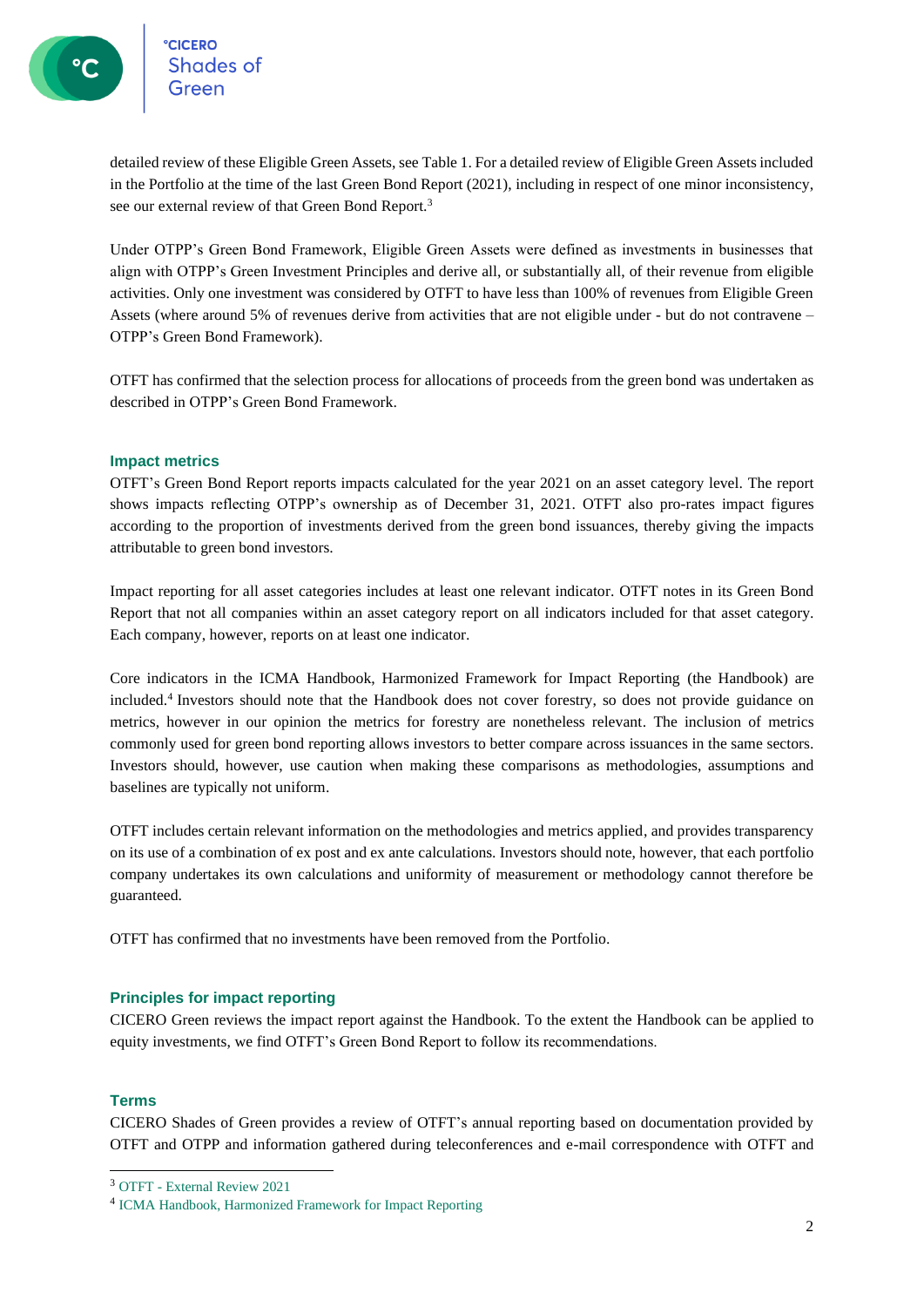

**°CICERO** Shades of Green

OTPP. OTFT and OTPP are solely responsible for providing accurate information. All financial aspects of the sustainable finance reporting - including the financial performance of the bond and the value of any investments in the bond - are outside of our scope, as are general governance issues such as corruption and misuse of funds. CICERO Shades of Green does not validate nor certify the existence of investments and does not validate nor certify the climate effects of investments. Our objective has been to provide an assessment of the extent to which the bond has met the allocation and reporting criteria established in OTPP's Green Bond framework. The review is intended to inform OTFT and OTPP management, investors and other interested stakeholders in the OTFT green bond and has been made based on the information provided to us. CICERO Shades of Green cannot be held liable if estimates, findings, opinions or conclusions are incorrect. Our review does not follow verification or assurance standards and we can therefore not provide assurance that the information presented does not contain material discrepancies.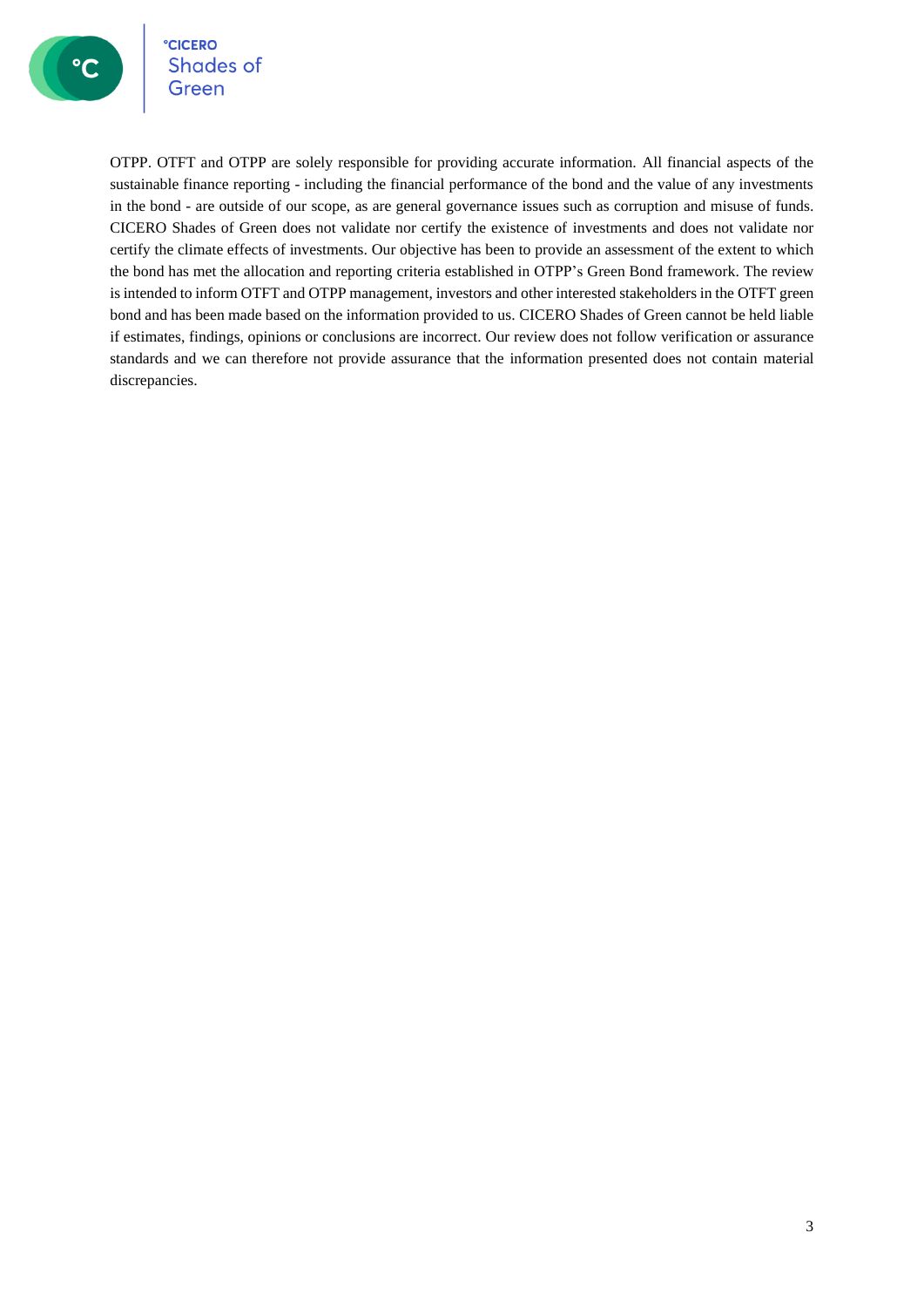

#### **Detailed review of Eligible Green Assets included in the Portfolio since OTFT's Green Bond Report (2021)**

| Category            | Description                                                                                                | Review against framework criteria                                                                                                                                                                                                                                                                                                                                                                                                                                                                                                                                                                   | <b>Impact Metrics</b>                                                                                                                               | Relevance of metrics                                                                                                                                                                                                                                                         | Transparency considerations                                                                                                                                                                                                      |
|---------------------|------------------------------------------------------------------------------------------------------------|-----------------------------------------------------------------------------------------------------------------------------------------------------------------------------------------------------------------------------------------------------------------------------------------------------------------------------------------------------------------------------------------------------------------------------------------------------------------------------------------------------------------------------------------------------------------------------------------------------|-----------------------------------------------------------------------------------------------------------------------------------------------------|------------------------------------------------------------------------------------------------------------------------------------------------------------------------------------------------------------------------------------------------------------------------------|----------------------------------------------------------------------------------------------------------------------------------------------------------------------------------------------------------------------------------|
| Renewable<br>Energy | 1) Investment in<br>electricity<br>transmission<br>company<br>2) Purchase of<br>renewable energy<br>assets | No discrepancies identified<br>1) Electricity transmission company<br>OTFT considers 100% of revenues to<br>derive from eligible activities.<br>A well-functioning grid network is a<br>prerequisite for increased<br>electrification.<br>OTFT demonstrated consideration of<br>physical climate risk and local<br>environmental issues during the<br>selection process, including<br>interference with indigenous rights and<br>reforestation.<br>OTFT demonstrated consideration of<br>grid emissions factor (average<br>$\langle 100gCO_2/kWh$ over a five-year<br>period) in selection process. | GWh of renewable<br>$\bullet$<br>energy generated<br>and/or transmitted<br>per annum.<br>MWh total battery<br>usable energy<br>generation capacity. | Metrics provide a good<br>$\checkmark$<br>indication of investment<br>impact.<br>GWh of renewable energy<br>generated and/or<br>transmitted per annum is<br>used in green bond<br>reporting and in line with $\checkmark$<br>core indicators in the<br><b>ICMA Handbook.</b> | Both ex ante and ex post<br>✓<br>impacts reported.<br>Where ex ante impacts are<br>used, OTFT could<br>consider an ex post<br>verification of this<br>estimate.<br>Each portfolio company<br>undertakes its own<br>calculations. |
|                     |                                                                                                            | 2) Renewable energy assets<br>OTFT considers 100% of revenues to<br>derive from eligible activities.<br>The portfolio consists of wind assets<br>and solar photovoltaic facilities. Some<br>of the solar photovoltaic facilities have<br>battery storage.                                                                                                                                                                                                                                                                                                                                           |                                                                                                                                                     |                                                                                                                                                                                                                                                                              |                                                                                                                                                                                                                                  |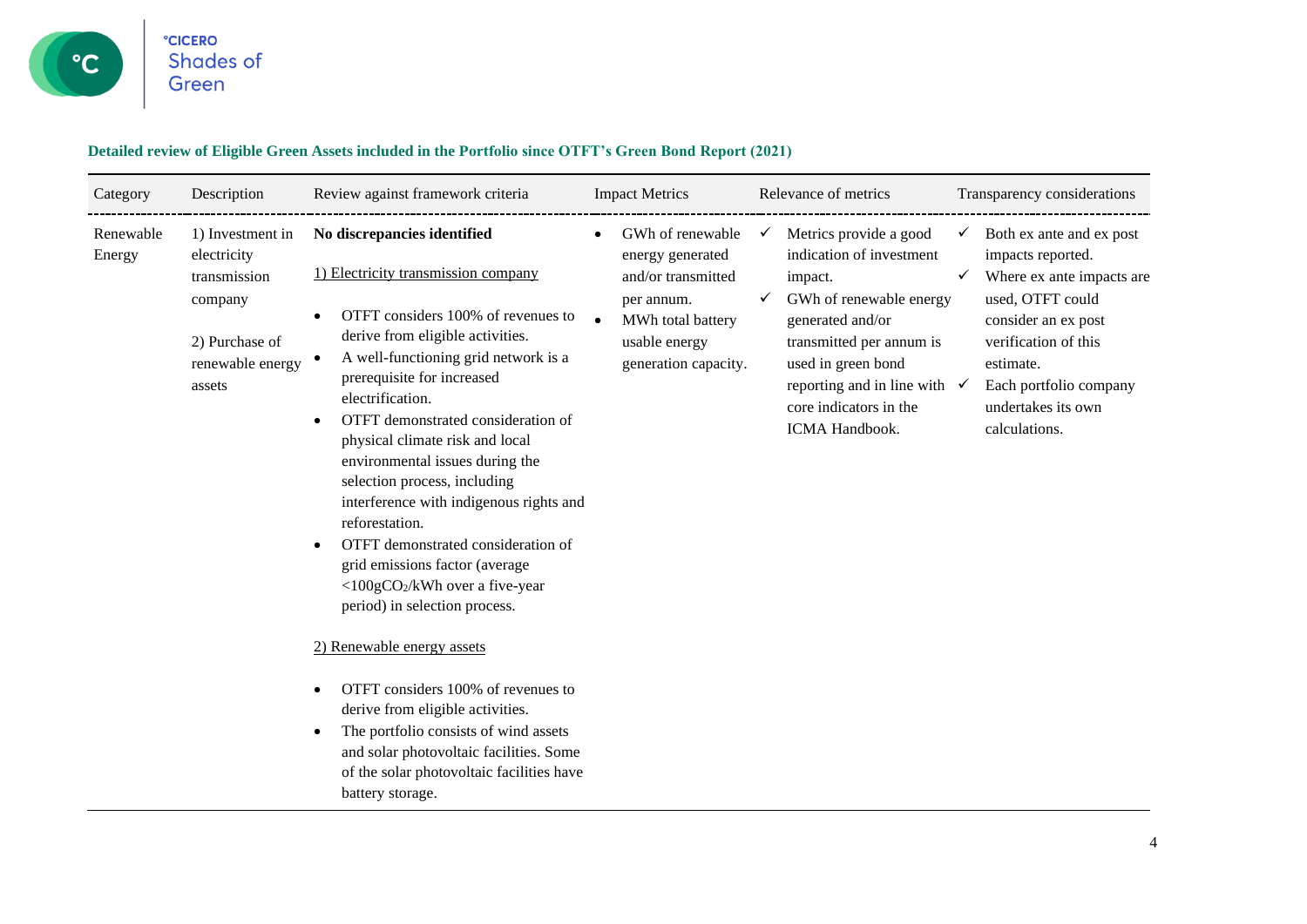# $\mathbf{C}$

|                                      |                                                                          | OTFT demonstrated consideration of<br>$\bullet$<br>environmental impacts in the selection<br>process (such as biodiversity, water,<br>and supply chain / end of life in the<br>selection process). The importance of<br>end-of-life considerations is becoming<br>clearer and more pressing – OTFT's<br>consideration of this is therefore a<br>welcome step.                                                                                                                                                                                                                                                                                                                                                                                                                                                                                                                            |                                                                                           |                                                                                                                                                                                                                              |                                                                                                                                                                                                                                                                                                                                                                                                                                                                      |
|--------------------------------------|--------------------------------------------------------------------------|------------------------------------------------------------------------------------------------------------------------------------------------------------------------------------------------------------------------------------------------------------------------------------------------------------------------------------------------------------------------------------------------------------------------------------------------------------------------------------------------------------------------------------------------------------------------------------------------------------------------------------------------------------------------------------------------------------------------------------------------------------------------------------------------------------------------------------------------------------------------------------------|-------------------------------------------------------------------------------------------|------------------------------------------------------------------------------------------------------------------------------------------------------------------------------------------------------------------------------|----------------------------------------------------------------------------------------------------------------------------------------------------------------------------------------------------------------------------------------------------------------------------------------------------------------------------------------------------------------------------------------------------------------------------------------------------------------------|
| Natural<br>resources and<br>land use | Investment in a<br>natural climate<br>solutions<br>(forestry)<br>company | No discrepancies identified<br>The company acquires and invests in<br>$\bullet$<br>industrial timberlands in Canada with<br>the goal to become a premier source of<br>high-integrity carbon offsets.<br>The company's property is certified by<br>$\bullet$<br>the Sustainable Forestry Initiative<br>(SFI). The SFI is a certification listed<br>in OTPP's Green Bond Framework. In<br>our SPO we noted that the Program for<br>the Endorsement of Forest Certification<br>(PEFC), the umbrella organization that<br>includes SFI, does not cover all aspects<br>of sustainable forestry.<br>OTFT demonstrated consideration of<br>$\bullet$<br>additional environmental issues in the<br>selection process (such as climate<br>adaptation, water impacts,<br>biodiversity). OTFT also demonstrated<br>consideration of important issues in<br>respect of offsetting, for example early | Total surface<br>✓<br>financed and certified<br>(hectares)<br>$tCO2e$ removed<br>annually | Metrics provide a good<br>✓<br>indication of asset impact.<br>ICMA Handbook does not √<br>consider this area in detail,<br>however the metrics are in<br>our opinion relevant and<br>$\checkmark$<br>are used in the market. | Ex ante and ex post<br>impacts reported.<br>Each portfolio company<br>undertakes its own<br>calculations.<br>OTFT confirmed that no<br>offsets have yet been sold.<br>Once they have, OTFT<br>confirmed that it<br>envisages reporting on the<br>volume of offsets sold,<br>however it will not report<br>tonnes removed in respect<br>of these offsets. This will<br>provide additional<br>transparency and can<br>mitigate the risk of double<br>counting impacts. |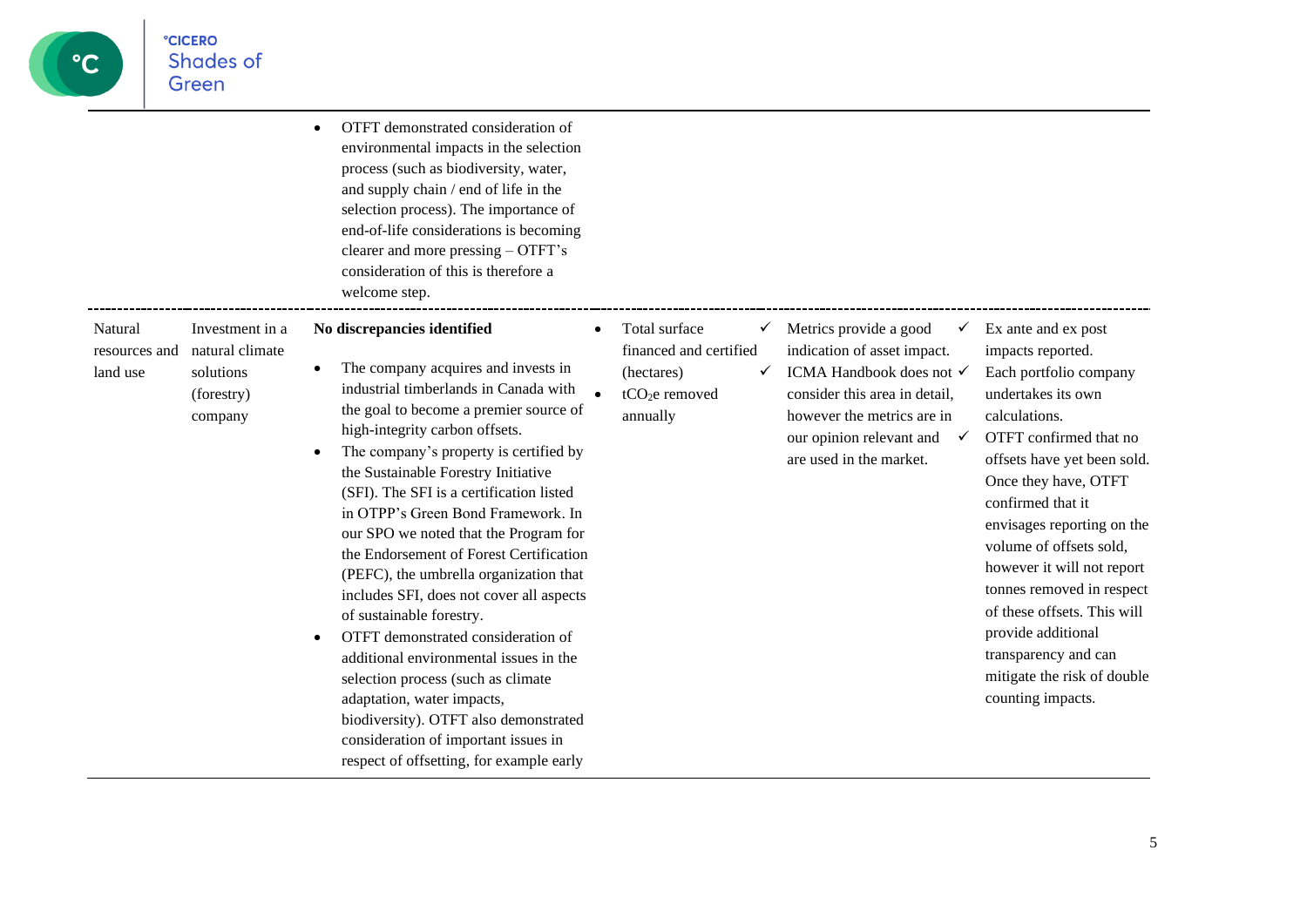

logging, forest management protocols, and reserving.